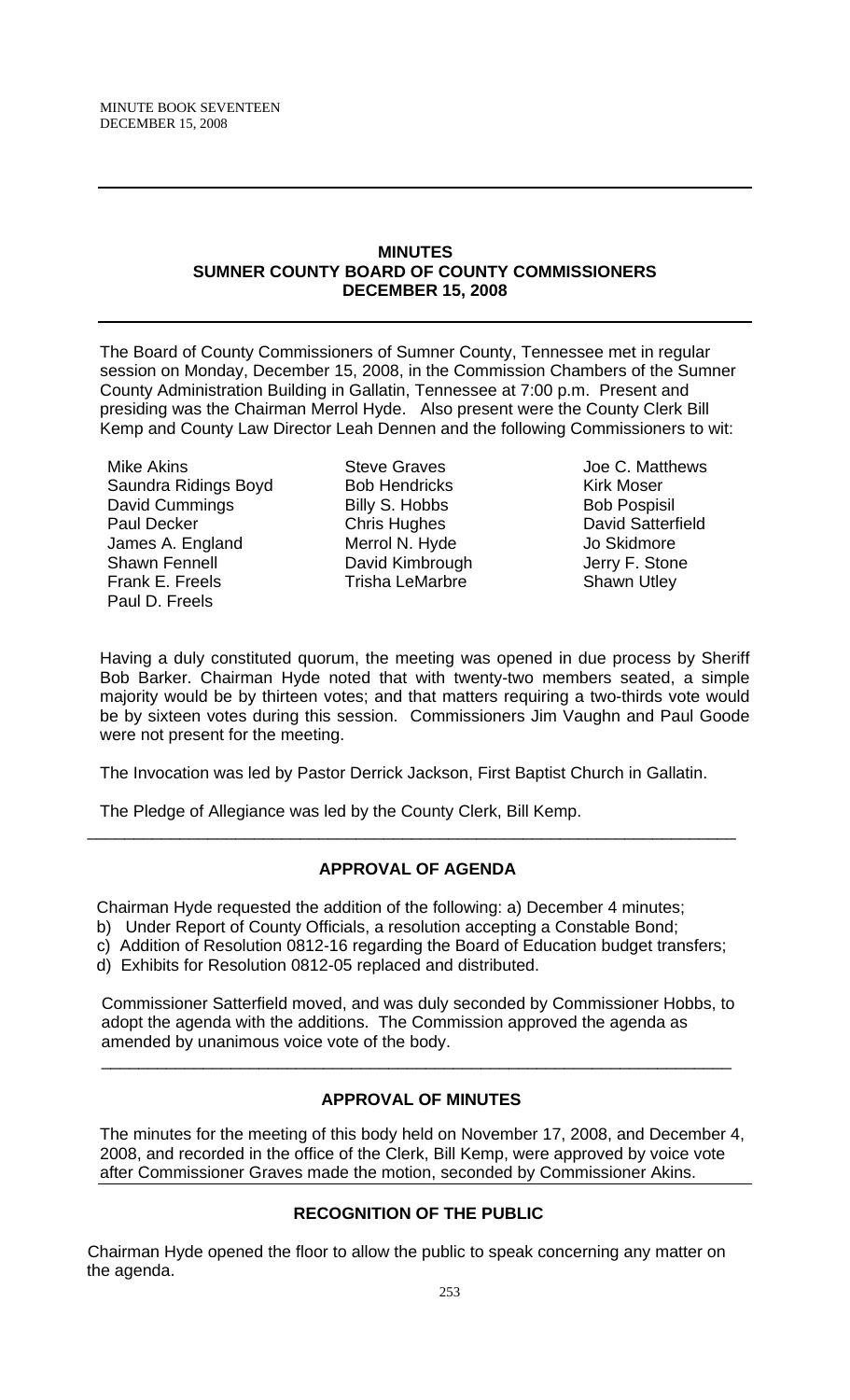MINUTE BOOK SEVENTEEN DECEMBER 15, 2008

Mike Fussell of 128 Island Drive in Hendersonville and Board of Education Chairman, came to speak in favor of 0812-16, regarding Board of Education transfers to pay for paving at two high schools.

The Rev. Renee Franklin of 919 Johnson Street in Gallatin and Philip G. Douglas of 1090 Lakeshore Drive in Gallatin spoke in favor of the Commission appointing Harold Gilbert to fill the vacancy in the Fourth Commission District.

\_\_\_\_\_\_\_\_\_\_\_\_\_\_\_\_\_\_\_\_\_\_\_\_\_\_\_\_\_\_\_\_\_\_\_\_\_\_\_\_\_\_\_\_\_\_\_\_\_\_\_\_\_\_\_\_\_\_\_\_\_\_\_\_\_\_\_\_\_

With no one else wishing to speak, recognition of the public was closed.

# **REPORT OF THE CHAIR**

Clerk Kemp read the following notice into the record:

### **NOTICE OF SPECIAL ELECTION**

 Pursuant to Section 5-5-102 et seq of the Tennessee Code Annotated, I, Bill Kemp, County Clerk, hereby give notice to all members of the Sumner County Board of County Commissioners that on Monday, December 15, 2008 at approximately 7:00 p.m. (local time), they should assemble in the Commission Chambers of the Sumner County Administration Building, 355 North Belvedere Drive, Gallatin, Sumner County, Tennessee, with respect to filling vacancy on the Board of County Commissioners created by the resignation of Anthony Holt, County Commissioner from the Fourth District of his county commission seat. This special election will be held during the regular meeting of this body on the aforesaid date.

Persons interested in the position are asked to submit a resume or qualifications to the Office of the County Clerk, Sumner County Administration Building, 355 North Belvedere Drive, Room 111, Gallatin, Tennessee, 37066 by Monday, December 15, 2008, 12:00 Noon (local time) or attend the aforesaid 7:00 p.m. meeting and express interest to a member of the Sumner County Legislative Body.

 The position must be filled according to all applicable state statutes, rules and regulations.

THIS NOTICE EXECUTED AND DATED THIS 26TH DAY OF NOVEMBER, 2008.

Commissioner England placed in nomination the name of Harold Gilbert to serve as the Fourth District Commissioner. Chairman Hyde recognized Commissioner LeMarbre who brought forth the names of Mr. Gilbert and Frank E. Freels to fill the seat in the Fourth Commission District.

\_\_\_\_\_\_\_\_\_\_\_\_\_\_\_\_\_\_\_\_\_\_\_\_\_\_\_\_\_\_\_\_\_\_\_\_\_\_\_\_\_\_\_\_\_\_\_\_\_\_\_\_\_\_\_\_\_\_\_\_\_\_\_\_\_\_\_\_\_\_\_\_\_\_\_\_\_

The electronic vote was recorded in the following manner:

| 4TH DISTRICT VOTE GILBERT (Y); FREELS (A) |                   |              |               |   |             |          |
|-------------------------------------------|-------------------|--------------|---------------|---|-------------|----------|
| <b>Akins</b>                              | N                 | Fennell      |               | А | Cummings    | A        |
| Utley                                     | A                 | Graves       |               | A | Satterfield | Y        |
| <b>Matthews</b>                           | A                 | <b>Boyd</b>  |               | Α | England     | Y        |
| <b>Hendricks</b>                          | Y                 |              | LeMarbre      | Α | Moser       | A        |
| Decker                                    | A                 | Hyde         |               | A | Hughes      | Α        |
| Kimbrough                                 | A                 |              | Skidmore      | Y | Freels      | Α        |
| <b>Stone</b>                              | A                 | <b>Hobbs</b> |               | А | Pospisil    | Α        |
| <b>SEAT</b>                               | <b>GILBERT: 4</b> |              | <b>ABS: 1</b> |   | FREELS: 16  | 07:16 PM |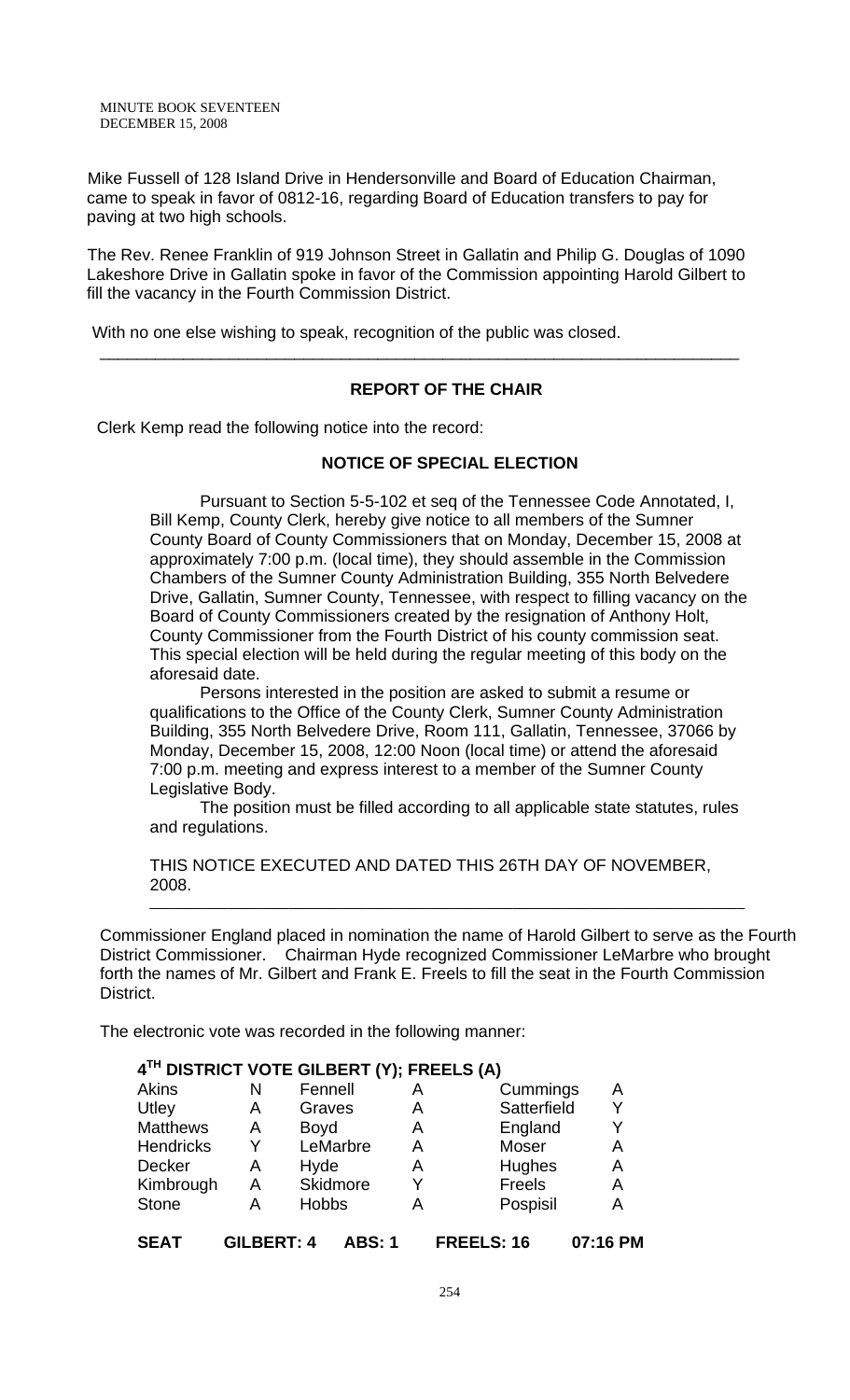Chairman Hyde declared Mr. Feels elected as commissioner from the Fourth District. Clerk Kemp administered the Oath of Office to Commissioner Freels and he took a seat in the chamber.

# **REPORT FROM COUNTY OFFICIALS**

 By motion of Commissioner Akins, seconded by Commissioner Matthews, the commissioners approved unanimously the filing as received of the following reports: County Investments, County General Fund, County Debt Service Fund, County Highway Fund, County Capital Outlay Fund, School General Purpose Fund, School Federal Projects Fund, School Food Service Fund, Employee Health Insurance Trust Fund, Employee Dental Insurance Trust Fund, Casualty Insurance Trust Fund, County Trustee Funds, Special Reports: County Dental Insurance Claim Payments, County Health Insurance Claim Payments, County Property Tax Collections, County EMS Billing/Collections/Balances, County Sales Tax Collections, County Wheel Tax Collections, County Tax Rates/Property Values and County School Loan Program Rates. Approval of the filing of these records does not certify to the accuracy of the documents.

Chairman Hyde introduced the following resolution:

## **0812-NOT A RESOLUTION TO APPROVE AND ACCEPT APPLICATIONS FOR NOTARY PUBLIC POSITIONS AND PERSONAL SURETY GUARANTORS**

 **WHEREAS,** according to the law of the State of Tennessee, an individual must apply for the office of notary public in the county of residence, or of their principal place of business; and

 **WHEREAS**, state statute requires personal sureties making bonds for notaries publics to be approved by the Sumner County Commission; and

 **WHEREAS,** said applicant must be approved by the County Commission assembled; and

 **WHEREAS,** Bill Kemp, Sumner County Clerk, has certified according to the records of his office that the persons named on the attached listing labeled "SUMNER COUNTY NOTARY PUBLIC APPLICATIONS and SURETY GUARANTORS" have duly applied for the positions so sought; and

### **BE IT FURTHER RESOLVED THAT THIS TAKE EFFECT FROM AND AFTER PASSAGE. –––––––––––––––––––––––––––––––––––––––––––––––––––––––––**

# **NOTARY PUBLIC LIST**

**CONSTABLE** ERNEST DILLARD

BRANCH, THOMAS L BUSCH, LEILA DOLORIS CAMPBELL, MERRY LYNN CLARK, SETH HILL DAVIS, MISTY L DENNEN, KEITH C. DOWNEY, TIFFIANY DEANNE FARMER, NORA JANE GRAY, ANGELA D HUDSON, KAREN JACKSON, SANDRA DAVIS LAWLER, SHELLEY RENEE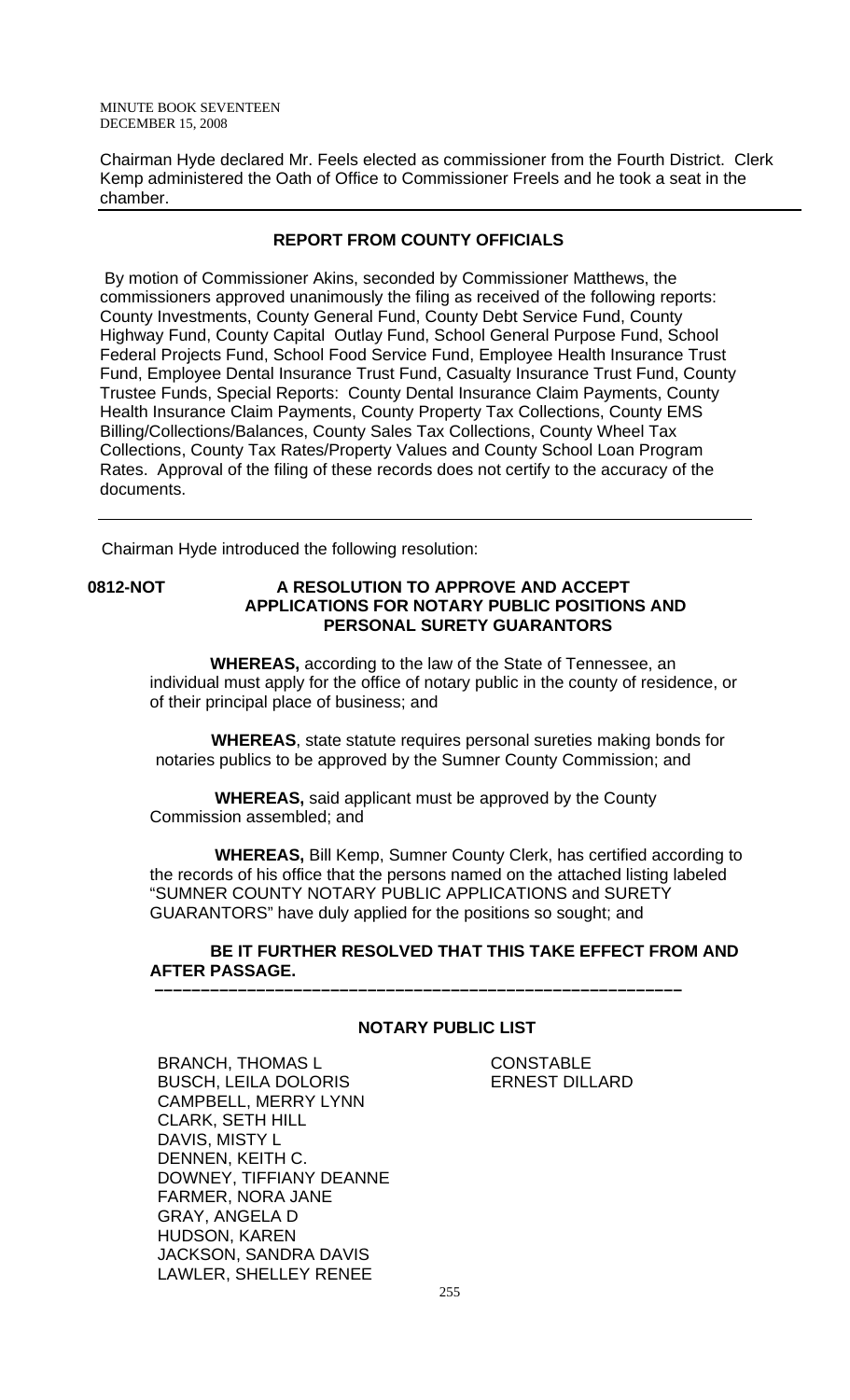MARTIN JR, EDWARD L NORFLEET, JR., MELVIN ELLIS OWENS, BRENDA PASS REILLY, SANDRA DUNCAN ROARK, JANET DALE SPEARS, DEMETRIA MAE STONE, DAVID ANTHONY

Upon motion of Commissioner Graves, seconded by Commissioner Akins, voting was recorded in the following manner:

| 0812-NOTARY  |   | <b>Yes: 19</b>   | <b>No: 0</b> | <b>Abs: 2</b> | 07:19 PM |
|--------------|---|------------------|--------------|---------------|----------|
| <b>Stone</b> | А | <b>Hobbs</b>     | Y            | Pospisil      |          |
| Kimbrough    | A | <b>Skidmore</b>  |              | Freels        |          |
| Moser        |   | <b>Decker</b>    |              | <b>Hughes</b> |          |
| England      |   | <b>Hendricks</b> | Y            | LeMarbre      |          |
| F. Freels    |   | <b>Matthews</b>  | Y            | <b>Boyd</b>   |          |
| Utley        |   | Graves           | Y            | Satterfield   |          |
| Akins        |   | Fennell          |              | Cummings      |          |

Chairman Hyde declared the election of Notaries Public by the body.

Chairman Hyde introduced the following resolution:

#### **0812-16 A RESOLUTION APPROVING THE BOND OF A SUMNER COUNTY OFFICIAL**

 **BE IT RESOLVED** by the Sumner County Board of County Commissioners meeting in regular session on this the 15<sup>th</sup> day of December, 2008, that this body hereby approves the bond of the Sumner County Official listed below:

 $\frac{1}{\sqrt{2}}$  ,  $\frac{1}{\sqrt{2}}$  ,  $\frac{1}{\sqrt{2}}$  ,  $\frac{1}{\sqrt{2}}$  ,  $\frac{1}{\sqrt{2}}$  ,  $\frac{1}{\sqrt{2}}$  ,  $\frac{1}{\sqrt{2}}$  ,  $\frac{1}{\sqrt{2}}$  ,  $\frac{1}{\sqrt{2}}$  ,  $\frac{1}{\sqrt{2}}$  ,  $\frac{1}{\sqrt{2}}$  ,  $\frac{1}{\sqrt{2}}$  ,  $\frac{1}{\sqrt{2}}$  ,  $\frac{1}{\sqrt{2}}$  ,  $\frac{1}{\sqrt{2}}$ 

 $\overline{\phantom{a}}$  , and the contribution of the contribution of the contribution of the contribution of the contribution of the contribution of the contribution of the contribution of the contribution of the contribution of the

Constable – Ernest Dillard

 Upon motion of Commissioner Graves, seconded by Commissioner Akins, the Commission voted by voice vote of the body to approve the bond of Constable Ernie Dillard.

### **COMMITTEE ON COMMITTEES**

 $\overline{\phantom{a}}$  , and the contribution of the contribution of the contribution of the contribution of the contribution of the contribution of the contribution of the contribution of the contribution of the contribution of the

Commissioner LeMarbre noted that the appointments to the Sumner County Regional Airport Authority were deferred until February 2009.

Commissioner LeMarbre brought forth committee action to reappoint Cliff Ernst, Charles Haynes and Tom Neal to the Industrial Development Board. Upon motion of Commissioner LeMarbre, seconded by Commissioner Pospisil, the Commission voted to approve the reappointments.

Commissioner LeMarbre brought forth committee action to reappoint Sandra Webster to the Board of Zoning Appeals. Upon motion of Commissioner LeMarbre, seconded by Commissioner Pospisil, the Commission voted to approve the reappointment of Ms. Webster.

Commissioner LeMarbre brought forth committee action to reappoint Howell Wilson, Bob Pospisil and Paul Freels to the Health and Safety Board. Upon motion of Commissioner LeMarbre, seconded by Commissioner Pospisil, the Commission voted to approve the re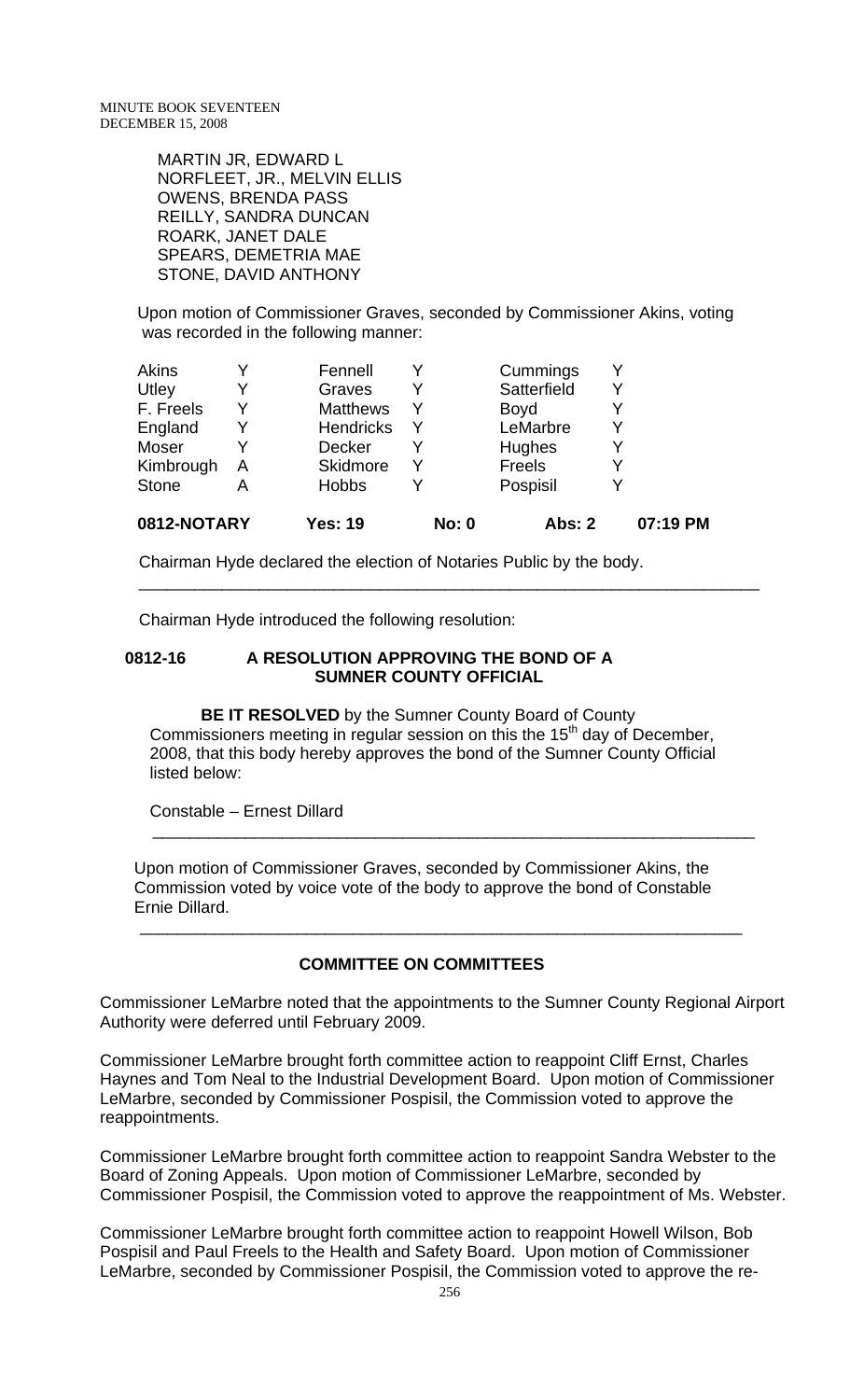MINUTE BOOK SEVENTEEN DECEMBER 15, 2008

appointments. Commissioner LeMarbre moved, seconded by Commissioner Pospisil, to appoint Larry Tate to a newly created position on the Health and Safety Board. The motion carried.

Upon motion of Commissioner LeMarbre, seconded by Commissioner Matthews, the commission voted to approve Comm. Hughes to serve out the term of Ragan Hall on the Board of Tourism.

Commissioner LeMarbre brought forth committee action to reappoint Doug Cowden, Bob Goodall, Jr., Robert Hill and Millard Bridges to two-year terms, which expire on November 2010, to the Construction Board of Appeals. Upon motion of Commissioner LeMarbre, seconded by Commissioner Pospisil, the Commission voted to approve the reappointments. The reappointment of Alternates Larry Brown and Ted Williams to one-year terms on the Board of Construction Appeals was approved unanimously by the body upon motion of Commissioner LeMarbre, seconded by Commissioner Hughes.

Commissioner LeMarbre stated that the Committee approved the reappointments to the Emergency 911 Board of Jimmy Anderson and Billy Still to four-year terms which expire December 2012. Upon motion of Commissioner LeMarbre, seconded by Commissioner Hughes, the Commission approved the reappointments of Mr. Anderson and Mr. Still. Commissioner LeMarbre brought forth the appointment of Commissioner Jerry Stone to replace Ben Harris, who resigned from the Emergency 911 Board. She so moved, seconded by Commissioner Matthews, and the Commission approved the appointment.

 Commissioner LeMarbre brought forth the nomination of Commissioner Frank E. Freels, the newly elected commissioner in the Fourth District, to vacancies on the Financial Management Committee and the Public Works Committee. The Commission approved the appointments by unanimous voice vote upon motion of Commissioner LeMarbre, seconded by Commissioner Matthews.

Commissioner LeMarbre reported that the committee voted to approve the reappointment of Kathy Adams (farm woman), Ralph Cook (farmer) and Commissioner Saundra Boyd to two year terms on the Agricultural Extension Service Committee. She so moved, seconded by Commissioner Cummings. The motion carried by voice vote of the body.

Commissioner LeMarbre announced the following appointments for next month:

- 1) Planning Commission Member
- 2) Industrial Development Board to replace John Phillips, Sr.
- 3) Highway Commission citizen member

### **HIGHWAY COMMISSION**

\_\_\_\_\_\_\_\_\_\_\_\_\_\_\_\_\_\_\_\_\_\_\_\_\_\_\_\_\_\_\_\_\_\_\_\_\_\_\_\_\_\_\_\_\_\_\_\_\_\_\_\_\_\_\_\_\_\_\_\_\_\_\_\_\_\_\_\_\_\_\_\_\_\_\_

Commissioner Graves yielded the floor to Commissioner Akins who spoke on the following resolution. Commissioner Graves moved, seconded by Commissioner Akins, to approve the resolution.

### **0812-01 A RESOLUTION REQUESTING THE STATE OF TENNESSEE DEPARTMENT OF TRANSPORTATION TO NAME A PORTION OF HIGHWAY 174 EAST, AT MILE MARKER 32, IN MEMORY OF CORA CLINE**

**BE IT RESOLVED** by the Sumner County Board of County Commissioners meeting in regular session on this the 15th day of December, 2008, that this body respectfully requests the State of Tennessee Department of Transportation to informally name that portion of Highway 174 East, at mile marker 32, in memory of Cora Cline, one of country music's first female stars; provided further that this body recommends that the official name for mail and E-911 listings remain as Highway 174 East.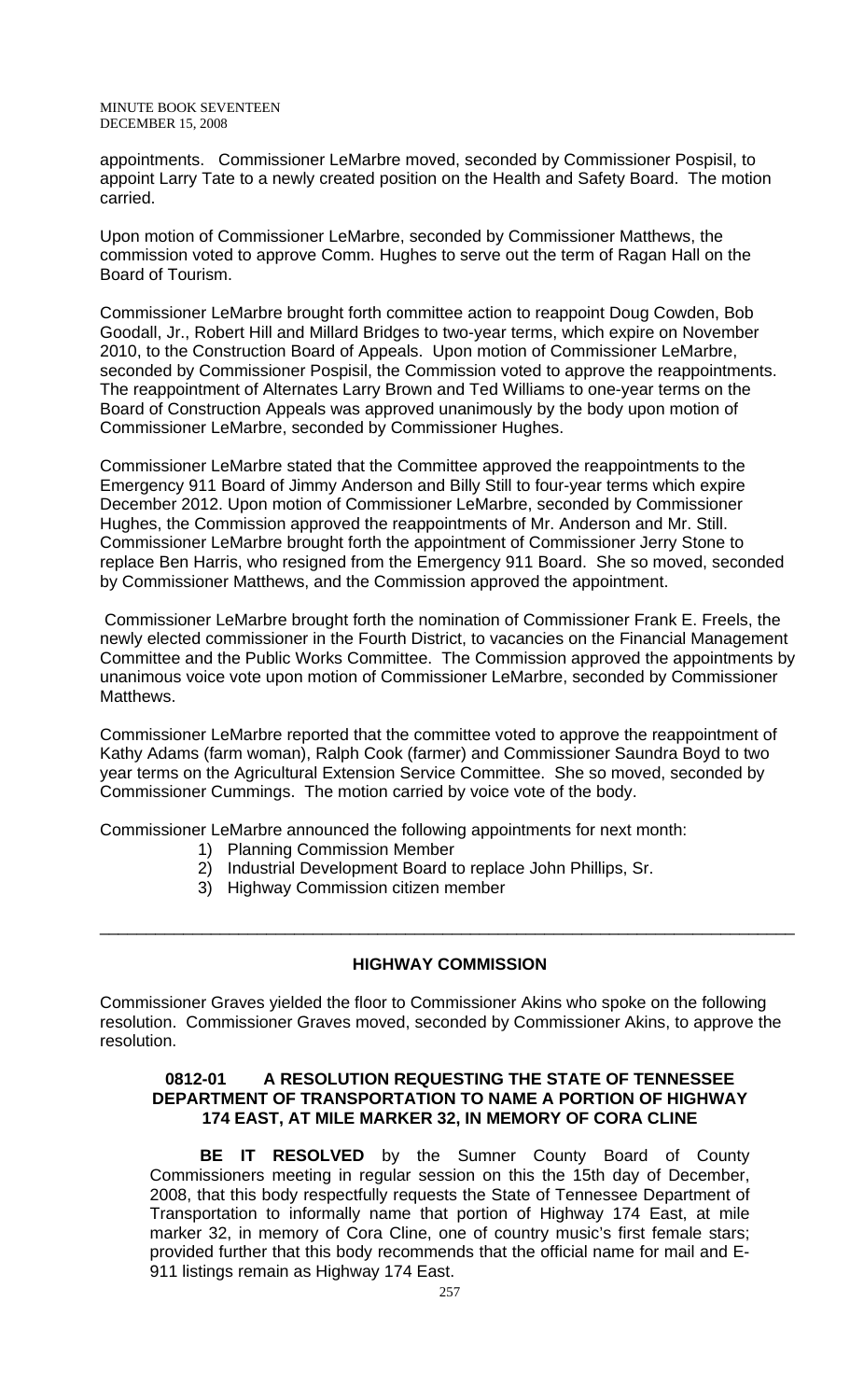Chairman Hyde declared the resolution approved by unanimous voice vote of the body.

\_\_\_\_\_\_\_\_\_\_\_\_\_\_\_\_\_\_\_\_\_\_\_\_\_\_\_\_\_\_\_\_\_\_\_\_\_\_\_\_\_\_\_\_\_\_\_\_\_\_\_\_\_\_\_\_\_\_\_\_\_\_\_\_

 $\overline{\phantom{a}}$  , and the contribution of the contribution of the contribution of the contribution of the contribution of  $\overline{\phantom{a}}$ 

 Commissioner Graves introduced the following resolution and moved for approval. The motion was seconded by Commissioner Akins.

#### **0812-02 A RESOLUTION APPROVING THE ATTACHED AS THE OFFICIAL ROAD LIST OF SUMNER COUNTY**

**BE IT RESOLVED** by the Sumner County Board of County Commissioners meeting in regular session on this  $15<sup>th</sup>$  day of December, 2008 that this body upon recommendation of the Road Superintendent hereby adopts and approves Exhibit A hereto as the official Road List of Sumner County.

**BE IT FURTHER RESOLVED** that the County Clerk is directed to enter the attached official Road List upon the books maintained for such purposes.

\_\_\_\_\_\_\_\_\_\_\_\_\_\_\_\_\_\_\_\_\_\_\_\_\_\_\_\_\_\_\_\_\_\_\_\_\_\_\_\_\_\_\_\_\_\_\_\_\_\_\_\_\_\_\_\_\_\_\_\_\_\_\_\_

The following vote was recorded in the following manner:

| 0812-02          |   |                 |  |               |   |
|------------------|---|-----------------|--|---------------|---|
| <b>Stone</b>     | v | <b>Hobbs</b>    |  | Pospisil      | v |
| Kimbrough        | Y | <b>Skidmore</b> |  | <b>Freels</b> | Y |
| Decker           | Y | Hyde            |  | Hughes        | v |
| <b>Hendricks</b> | Y | LeMarbre        |  | Moser         | Y |
| <b>Matthews</b>  | Y | <b>Boyd</b>     |  | England       | Y |
| Utley            |   | Graves          |  | F. Freels     | v |
| <b>Akins</b>     | Y | Fennell         |  | Cummings      | Y |

Chairman Hyde declared the resolution approved by the body.

# **EDUCATION COMMITTEE**

**\_\_\_\_\_\_\_\_\_\_\_\_\_\_\_\_\_\_\_\_\_\_\_\_\_\_\_\_\_\_\_\_\_\_\_\_\_\_\_\_\_\_\_\_\_\_\_\_\_\_\_\_\_\_\_\_\_\_\_\_\_\_\_\_\_\_\_\_\_\_** 

Commissioner Decker introduced the following resolution and moved to group the two following resolutions and approve them. Commissioner Fennell seconded the motion.

### **0812-03 A RESOLUTION SETTING FORTH THE INTENT TO FUND THE MERROL HYDE MAGNET SCHOOL SOCCER PROJECT WHEN FUNDS ARE AVAILABLE**

**WHEREAS,** in July of 2008 this body passed Resolution 0807-03 which set forth new rules for seeking funding for athletic facilities; and

**WHEREAS,** during the passage of that resolution, the Merrol Hyde Magnet School Soccer Project was excluded from the requirements of the new plan.

 **THEREFORE BE IT RESOLVED** by the Sumner County Board of County Commissioners meeting in regular session on this the 15th day of December, 2008, that this body hereby states the intent to fund the Merrol Hyde Magnet School Soccer project, as set forth on the attached exhibit, when funds become available; and

**BE IT FURTHER RESOLVED** that the Board of Education must return to this body for funding of the project at the cost at that time.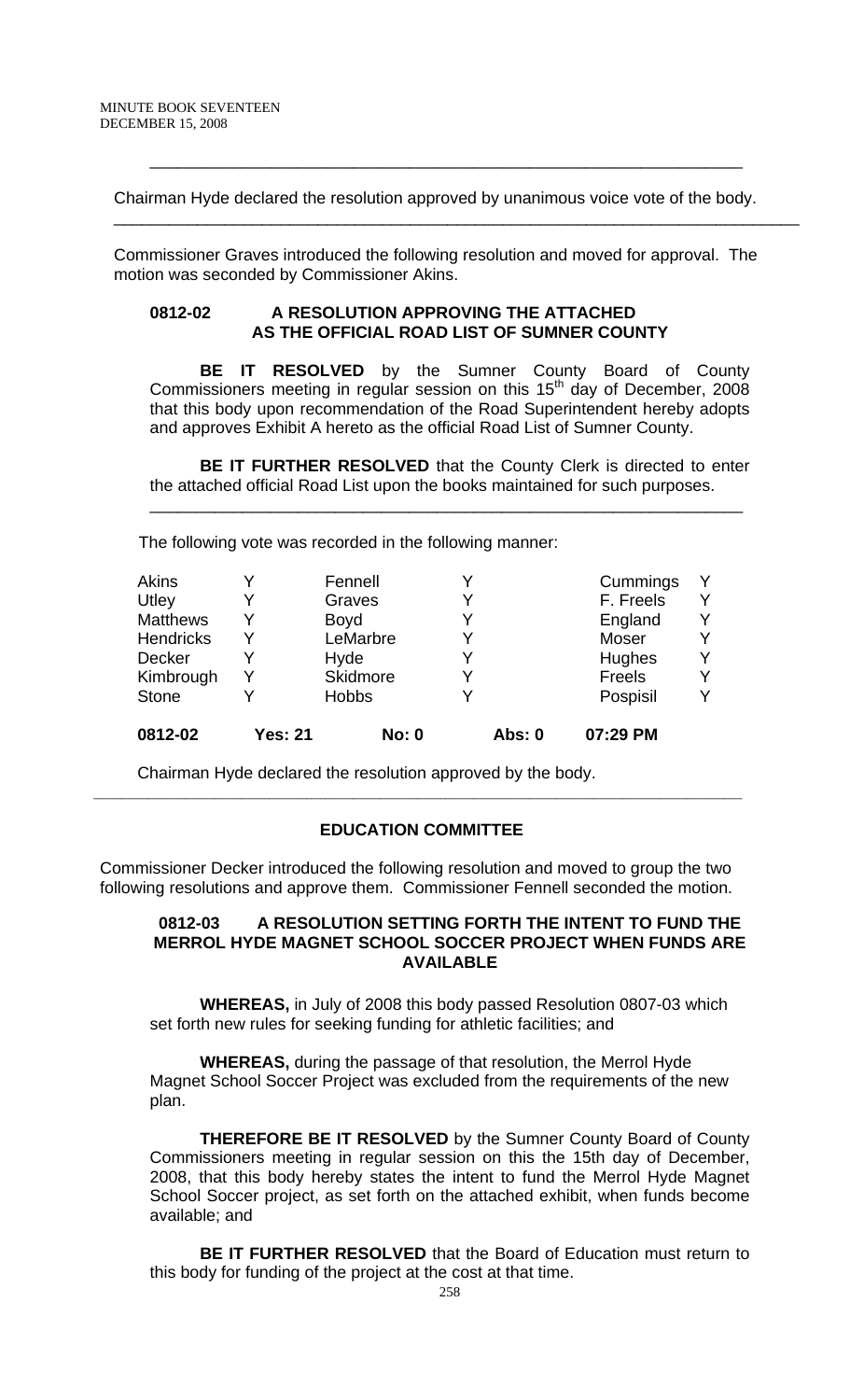## **0812-04 A RESOLUTION SETTING FORTH THE INTENT TO FUND THE WESTMORELAND HIGH SCHOOL ATHLETIC PROJECT WHEN FUNDS ARE AVAILABLE**

\_\_\_\_\_\_\_\_\_\_\_\_\_\_\_\_\_\_\_\_\_\_\_\_\_\_\_\_\_\_\_\_\_\_\_\_\_\_\_\_\_\_\_\_\_\_\_\_\_\_\_\_\_\_\_\_\_\_\_\_\_\_\_\_

**WHEREAS,** in July of 2008 this body passed Resolution 0807-03 which set forth new rules for seeking funding for athletic facilities; and

**WHEREAS,** during the passage of that resolution, the Westmoreland High School Athletic Project was excluded from the requirements of the new plan.

 **THEREFORE BE IT RESOLVED** by the Sumner County Board of County Commissioners meeting in regular session on this the 15th day of December, 2008, that this body hereby states the intent to fund the Westmoreland High School Athletic project, as set forth on the attached exhibit, when funds become available; and

**BE IT FURTHER RESOLVED** that the Board of Education must return to this body for funding of the project at the cost at that time.

\_\_\_\_\_\_\_\_\_\_\_\_\_\_\_\_\_\_\_\_\_\_\_\_\_\_\_\_\_\_\_\_\_\_\_\_\_\_\_\_\_\_\_\_\_\_\_\_\_\_\_\_\_\_\_\_\_\_\_\_\_\_\_\_

The electronic vote was recorded in the following manner:

|   |                  |   |               | Abs: 3                                              | 07:32 PM |
|---|------------------|---|---------------|-----------------------------------------------------|----------|
| Α | <b>Hobbs</b>     | N | Pospisil      |                                                     |          |
| N | <b>Skidmore</b>  | Y | <b>Freels</b> |                                                     |          |
| Α | <b>Decker</b>    | Y | <b>Hughes</b> | N                                                   |          |
|   | <b>Hendricks</b> | N | LeMarbre      |                                                     |          |
| Y | <b>Matthews</b>  | Y | <b>Boyd</b>   |                                                     |          |
| N | Graves           | Y | Satterfield   | Α                                                   |          |
|   | Fennell          | Y |               |                                                     |          |
|   |                  |   |               | 0812-03and0812-04<br><b>Yes: 13</b><br><b>No: 5</b> | Cummings |

Chairman Hyde declared the resolutions approved by the body.

### **GENERAL OPERATIONS COMMITTEE**

**\_\_\_\_\_\_\_\_\_\_\_\_\_\_\_\_\_\_\_\_\_\_\_\_\_\_\_\_\_\_\_\_\_\_\_\_\_\_\_\_\_\_\_\_\_\_\_\_\_\_\_\_\_\_\_\_\_\_\_\_\_\_\_\_\_\_\_\_\_** 

There was no report from the General Operations Committee.

### **EMERGENCY SERVICES COMMITTEE**

**\_\_\_\_\_\_\_\_\_\_\_\_\_\_\_\_\_\_\_\_\_\_\_\_\_\_\_\_\_\_\_\_\_\_\_\_\_\_\_\_\_\_\_\_\_\_\_\_\_\_\_\_\_\_\_\_\_\_\_\_\_\_\_\_\_\_\_\_\_** 

There was no report from the Emergency Services Committee.

# **PUBLIC WORKS COMMITTEE**

**\_\_\_\_\_\_\_\_\_\_\_\_\_\_\_\_\_\_\_\_\_\_\_\_\_\_\_\_\_\_\_\_\_\_\_\_\_\_\_\_\_\_\_\_\_\_\_\_\_\_\_\_\_\_\_\_\_\_\_\_\_\_\_\_\_\_\_\_\_** 

Commissioner Moser introduced the following resolution and moved for approval. Commissioner Fennell seconded the motion.

## **0812-05 A RESOLUTION DESIGNATING THE FINAL FINANCIAL APPROPRIATIONS AND WATERLINE PRIORITY LIST TO CASTALIAN SPRINGS, WESTMORELAND AND PORTLAND UTILITY DISTRICTS**

 **WHEREAS,** this body has previously appropriated 1.5 million dollars to the Sumner County water line project ("The Project"), and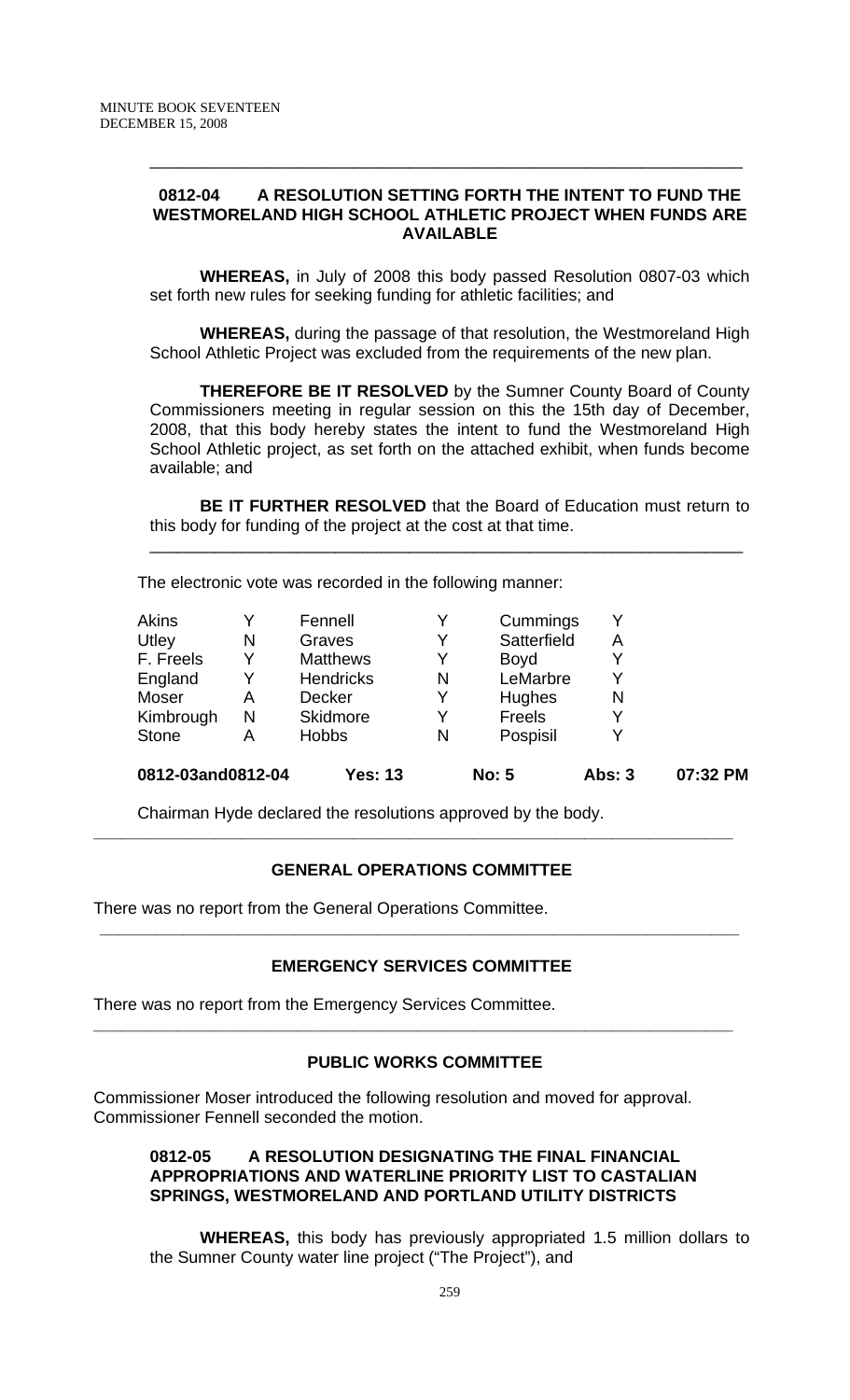**WHEREAS,** this body has previously authorized Castalian Springs, Westmoreland and Portland utility districts ("The District") to proceed with the development, bidding and construction of projects approved by this body; and

**WHEREAS,** after the process began, the Districts found that several adjustments needed to be made in the roads chosen for construction of waterlines and that costs were different than estimated.

**THEREFORE, BE IT RESOLVED** by the Sumner County Board of County Commissioners meeting in regular session on this the  $15<sup>th</sup>$  day of December. 2008, that this body does hereby designate the final financial appropriations and waterline priority list to Castalian Springs, Westmoreland and Portland utility districts pursuant to the attached schedules (Castalian Springs-Bethpage Schedule A; Westmoreland Schedule B; Portland Schedule C); and

**BE IT FURTHER RESOLVED** that the cost designations set forth on these schedules are the total sums appropriated at this time to the project and further appropriation will be needed for costs over these designated sums.

\_\_\_\_\_\_\_\_\_\_\_\_\_\_\_\_\_\_\_\_\_\_\_\_\_\_\_\_\_\_\_\_\_\_\_\_\_\_\_\_\_\_\_\_\_\_\_\_\_\_\_\_\_\_\_\_\_\_\_\_\_\_\_\_

The electronic vote was recorded in the following manner:

| Akins         |   | Fennell          |              | Cummings      | Y        |
|---------------|---|------------------|--------------|---------------|----------|
| Utley         | Y | Graves           | Α            | Satterfield   | Y        |
| F. Freels     | Y | <b>Matthews</b>  |              | <b>Boyd</b>   | Y        |
| England       | Y | <b>Hendricks</b> | Y            | LeMarbre      | Y        |
| Moser         | Y | <b>Decker</b>    | Y            | Hyde          | Y        |
| <b>Hughes</b> | Y | Kimbrough        |              | Skidmore      | Y        |
| Freels        | Y | <b>Stone</b>     |              | <b>Hobbs</b>  | Y        |
| Pospisil      | v |                  |              |               |          |
| 0812-05       |   | <b>Yes: 21</b>   | <b>No: 0</b> | <b>Abs: 1</b> | 07:34 PM |

Chairman Hyde declared the resolution approved by the body.

# **LEGISLATIVE COMMITTEE**

 **\_\_\_\_\_\_\_\_\_\_\_\_\_\_\_\_\_\_\_\_\_\_\_\_\_\_\_\_\_\_\_\_\_\_\_\_\_\_\_\_\_\_\_\_\_\_\_\_\_\_\_\_\_\_\_\_\_\_\_\_\_\_\_\_\_** 

Commissioner Moser introduced the following resolution and moved for approval. Commissioner Hobbs seconded the motion.

#### **0812-06 A RESOLUTION RE-APPOINTING LEAH MAY DENNEN AS COUNTY ATTORNEY/LAW DIRECTOR FOR SUMNER COUNTY, TENNESSEE**

**BE IT RESOLVED** by the Sumner County Board of County Commissioners meeting in regular session on this the  $15<sup>th</sup>$  day of December, 2008, that this body hereby re-appoints Leah May Dennen as County Attorney/Law Director for another term and extends her contract pursuant to the terms of the contract attached herewith.

\_\_\_\_\_\_\_\_\_\_\_\_\_\_\_\_\_\_\_\_\_\_\_\_\_\_\_\_\_\_\_\_\_\_\_\_\_\_\_\_\_\_\_\_\_\_\_\_\_\_\_\_\_\_\_\_\_\_\_\_\_\_\_\_

Commissioner Graves stated that he had an indirect conflict of interest but would vote his conscience. The electronic vote was recorded in the following manner:

| <b>Akins</b> | Fennell         |     | Cummings    |  |
|--------------|-----------------|-----|-------------|--|
| Utley        | Graves          |     | Satterfield |  |
| F. Freels    | <b>Matthews</b> |     | <b>Boyd</b> |  |
|              |                 | 260 |             |  |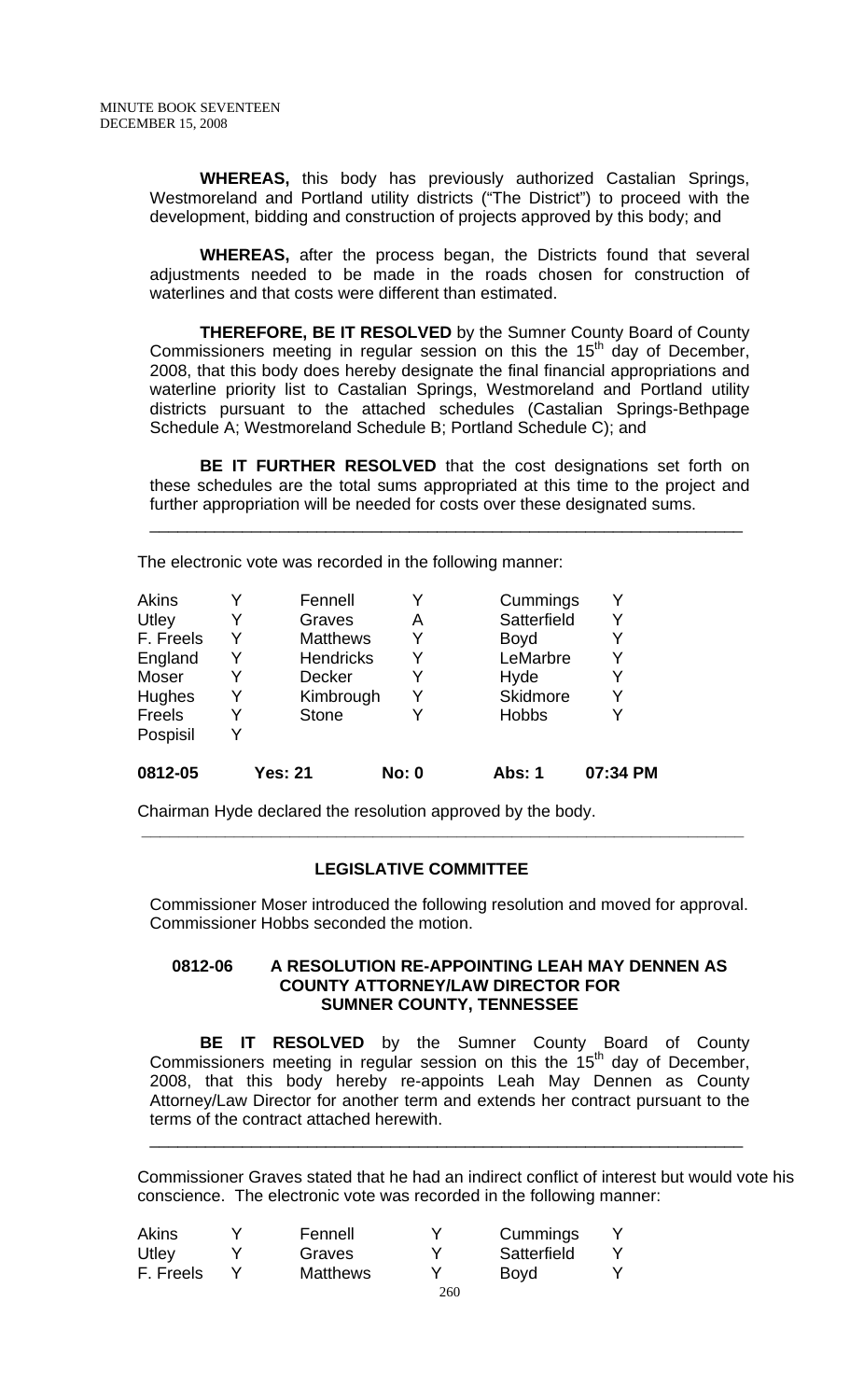| 0812-06       | <b>Yes: 21</b>   | <b>No: 0</b> | Abs: 0   | 07:36 PM |
|---------------|------------------|--------------|----------|----------|
| <b>Stone</b>  | <b>Hobbs</b>     | v            | Pospisil |          |
| Kimbrough     | Skidmore         | v            | Freels   | v        |
| <b>Decker</b> | Hyde             |              | Hughes   | v        |
| England       | <b>Hendricks</b> |              | LeMarbre |          |

Chairman Hyde declared the resolution approved by the body.

Commissioner Moser introduced the following resolution and moved for approval. Commissioner LeMarbre seconded the motion.

\_\_\_\_\_\_\_\_\_\_\_\_\_\_\_\_\_\_\_\_\_\_\_\_\_\_\_\_\_\_\_\_\_\_\_\_\_\_\_\_\_\_\_\_\_\_\_\_\_\_\_\_\_\_\_\_\_\_\_\_\_\_\_\_\_\_

### **0812-07 A RESOLUTION SUPPORTING EFFORTS PURSUING DEDICATED FUNDING FOR PUBLIC TRANSPORTATION IN THE GREATER NASHVILLE REGION**

**WHEREAS,** public transportation provides access to life-essential goods and services for citizens with disabilities, low income individuals, and older residents across the greater Nashville region; and

**WHEREAS,** public transportation provides transportation to and from work, increases access to businesses, and spurs economic development and job creation; and

**WHEREAS,** public transportation offers local agencies across the region an invaluable tool for addressing growth pressures by expanding options to increase capacity on the transportation system to meet growing travel demands associated with new development; and

**WHEREAS,** public transportation has a proven role in promoting environmental sustainability by reducing air and water pollution, offering substantial energy savings, and supporting quality growth principles aimed at conserving land and other natural resources; and

**WHEREAS,** the greater Nashville region has diverse travel needs within and across county borders which has translated into record ridership on existing transit services and, in the wake of higher fuel prices and increased traffic congestion, unprecedented new public demands for the expansion of local and regional transit services; and

**WHEREAS,** the Nashville Area Metropolitan Planning Organization (MPO) is currently updating the region's transportation plan to improve accessibility and mobility options through the development of coordinated transportation and land use policies and sound financial investment in a multi-modal transportation network that incorporates an expanded public transportation system; and

**WHEREAS,** the implementation of the region's plan calling for the significant expansion of local and regional public transportation services is dependent upon a stable, dedicated source of funding; and

**WHEREAS,** the MPO, in partnership with local and regional bodies including public transit agencies, is seeking legislative approval by the State of Tennessee to provide the greater Nashville region the necessary authority to pursue a stable, dedicated local funding source for existing and proposed public transportation services;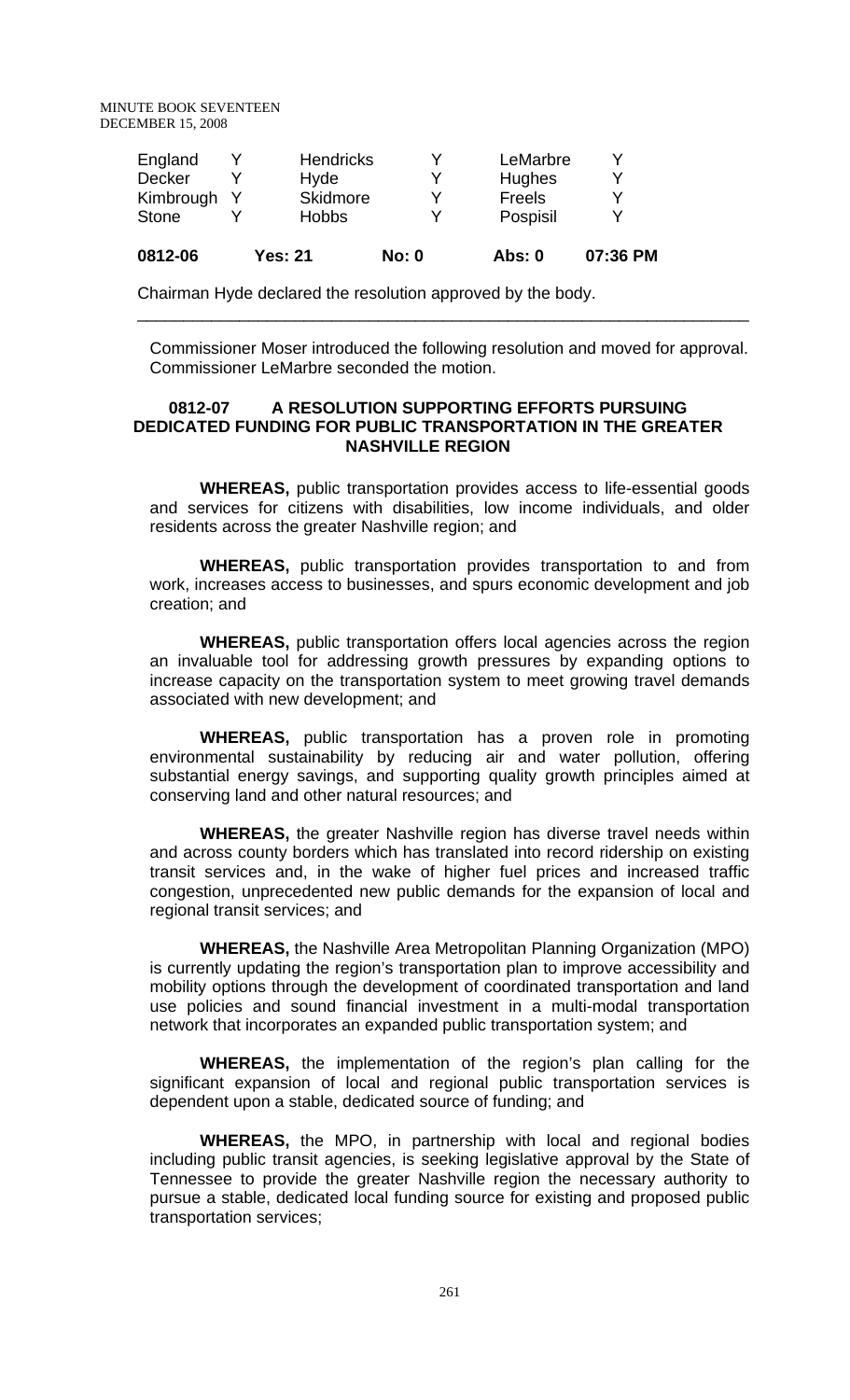**NOW, THEREFORE, BE IT RESOLVED** that the County Commission of Sumner County, Tennessee, acting in the spirit of regional cooperation, endorses efforts to pursue a dedicated source of funding for public transportation.

\_\_\_\_\_\_\_\_\_\_\_\_\_\_\_\_\_\_\_\_\_\_\_\_\_\_\_\_\_\_\_\_\_\_\_\_\_\_\_\_\_\_\_\_\_\_\_\_\_\_\_\_\_\_\_\_\_\_\_\_\_\_\_\_

The electronic vote was recorded in the following manner:

| Akins     |   | Fennell          |              | Cummings     | Y        |
|-----------|---|------------------|--------------|--------------|----------|
| Utley     | Y | Graves           | Y            | Satterfield  | Y        |
| F. Freels | Y | <b>Matthews</b>  | Y            | <b>Boyd</b>  | Y        |
| England   | Y | <b>Hendricks</b> | Y            | LeMarbre     | Y        |
| Moser     | Y | <b>Decker</b>    | Y            | Hyde         | Y        |
| Hughes    | Y | Kimbrough        | Y            | Skidmore     | Y        |
| Freels    | Y | <b>Stone</b>     |              | <b>Hobbs</b> | Υ        |
| Pospisil  | Y |                  |              |              |          |
| 0812-07   |   | <b>Yes: 22</b>   | <b>No: 0</b> | Abs: 0       | 07:37 PM |

Chairman Hyde declared the resolution approved by the body.

Commissioner Moser introduced the following resolution and moved for approval. Commissioner LeMarbre seconded the motion.

\_\_\_\_\_\_\_\_\_\_\_\_\_\_\_\_\_\_\_\_\_\_\_\_\_\_\_\_\_\_\_\_\_\_\_\_\_\_\_\_\_\_\_\_\_\_\_\_\_\_\_\_\_\_\_\_\_\_\_\_\_\_\_\_

## **0812-08 A RESOLUTION SETTING THE REGULAR MEETINGS OF THE SUMNER COUNTY BOARD OF COUNTY COMMISSIONERS DURING THE 2009 CALENDAR YEAR**

 **BE IT RESOLVED** by the Sumner County Board of County Commissioners meeting in regular session on this the  $15<sup>th</sup>$  day of December, 2008 that this body hereby sets its regular meetings at 7:00 p.m. (local time) at the Sumner County Administration Building, 355 North Belvedere Drive, Gallatin, Tennessee, on the following dates in 2009:

| Monday, January 26 [4 <sup>th</sup> Monday]  | Monday, July 20 [3 <sup>rd</sup> Monday]      |
|----------------------------------------------|-----------------------------------------------|
| Monday, February 23 [4 <sup>th</sup> Monday] | Monday, August 17 [3 <sup>rd</sup> Monday]    |
| Monday, March 16 [3 <sup>rd</sup> Monday]    | Monday, September 21 [3 <sup>rd</sup> Monday] |
| Monday, April 20 [3 <sup>rd</sup> Monday]    | Monday, October 19 [3 <sup>rd</sup> Monday]   |
| Monday, May 18 [3 <sup>rd</sup> Monday]      | Monday, November 16 [3 <sup>rd</sup> Monday]  |
| Monday, June 15 [3 <sup>rd</sup> Monday]     | Monday, December 21 [3 <sup>rd</sup> Monday]  |

**BE IT FURTHER RESOLVED** that this body shall consider at such meetings all matters which may properly be considered at regular meeting of this body; and

**\_\_\_\_\_\_\_\_\_\_\_\_\_\_\_\_\_\_\_\_\_\_\_\_\_\_\_\_\_\_\_\_\_\_\_\_\_\_\_\_\_\_\_\_\_\_\_\_\_\_\_\_\_\_\_\_\_\_\_\_\_\_\_\_**

**BE IT FURTHER RESOLVED** that the County Clerk is directed to have published the required notice of this resolution.

The electronic vote was recorded in the following manner:

| <b>Akins</b>  |   | Fennell          |   | Cummings     |  |
|---------------|---|------------------|---|--------------|--|
| Utley         |   | Graves           |   | Satterfield  |  |
| F. Freels     | Y | <b>Matthews</b>  | Y | <b>Boyd</b>  |  |
| England       |   | <b>Hendricks</b> |   | LeMarbre     |  |
| Moser         |   | <b>Decker</b>    |   | Hyde         |  |
| Hughes        | Y | Kimbrough        |   | Skidmore     |  |
| <b>Freels</b> | v | <b>Stone</b>     |   | <b>Hobbs</b> |  |
| Pospisil      | v |                  |   |              |  |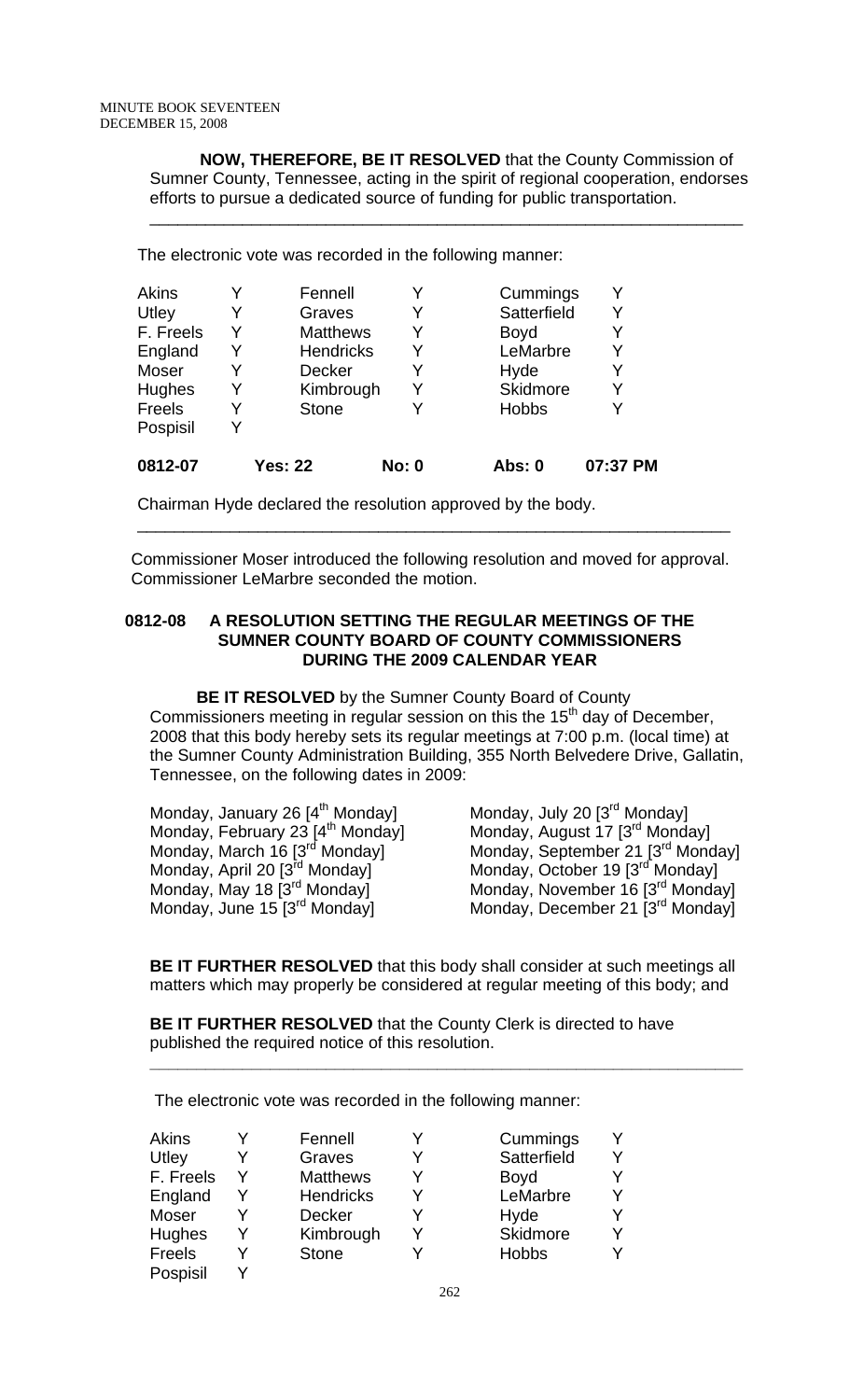## **0812-08 Yes: 22 No: 0 Abs: 0 07:38 PM**

Chairman Hyde declared the resolution approved by the body.

#### **BUDGET COMMITTEE**

\_\_\_\_\_\_\_\_\_\_\_\_\_\_\_\_\_\_\_\_\_\_\_\_\_\_\_\_\_\_\_\_\_\_\_\_\_\_\_\_\_\_\_\_\_\_\_\_\_\_\_\_\_\_\_\_\_\_\_\_\_\_\_\_\_\_\_\_\_\_\_\_\_\_\_\_\_\_\_\_\_\_\_\_\_\_\_\_

Commissioner Moser introduced the following resolution and moved for approval. Commissioner LeMarbre seconded the motion.

## **0812-16 A RESOLUTION APPROVING AN AMENDMENT TO THE 2008-2009 GENERAL PURPOSE SCHOOL FUND IN THE AMOUNT OF \$435,184.00 AS SHOWN ON THE ATTACHED SCHEDULE**

The electronic vote was recorded in the following manner:

| 0812-16   |   | <b>Yes: 22</b>   | <b>No: 0</b> | Abs: 0       | 07:40 PM |
|-----------|---|------------------|--------------|--------------|----------|
| Pospisil  |   |                  |              |              |          |
| Freels    |   | <b>Stone</b>     |              | <b>Hobbs</b> |          |
| Hughes    | Y | Kimbrough        | Y            | Skidmore     | Y        |
| Moser     |   | <b>Decker</b>    | Y            | Hyde         | Y        |
| England   |   | <b>Hendricks</b> | Y            | LeMarbre     | Y        |
| F. Freels |   | <b>Matthews</b>  | Y            | <b>Boyd</b>  |          |
| Utley     |   | Graves           | Y            | Satterfield  |          |
| Akins     |   | Fennell          |              | Cummings     |          |

Chairman Hyde declared the resolution approved by the body.

### **CONSENT AGENDA**

\_\_\_\_\_\_\_\_\_\_\_\_\_\_\_\_\_\_\_\_\_\_\_\_\_\_\_\_\_\_\_\_\_\_\_\_\_\_\_\_\_\_\_\_\_\_\_\_\_\_\_\_\_\_\_\_\_\_\_\_\_\_\_\_\_\_

Commissioner Moser introduced the following resolution and moved for approval. Commissioner Matthews seconded the motion.

## **0812-09 A RESOLUTION APPROPRIATING \$12,000.00 FROM CAPITAL OUTLAY HEALTH DEPARTMENT PROJECTS TO COUNTY GENERAL HEALTH DEPARTMENT UTILITIES**

**BE IT RESOLVED** by the Sumner County Board of County Commissioners meeting in regular session on this the  $15<sup>th</sup>$  day of December, 2008, that this body hereby appropriates \$12,000.00 from Capital Outlay Health Department Projects to County General Health Department Utilities.

## **0812-10 A RESOLUTION APPROPRIATING \$10,000.00 FROM HENDERSONVILLE LIBRARY CONTRIBUTIONS TO OTHER COSTS**

**BE IT RESOLVED** by the Sumner County Board of County Commissioners meeting in regular session on this the  $15<sup>th</sup>$  day of December, 2008, that this body hereby appropriates \$10,000.00 from Hendersonville Library Contributions to other Costs.

\_\_\_\_\_\_\_\_\_\_\_\_\_\_\_\_\_\_\_\_\_\_\_\_\_\_\_\_\_\_\_\_\_\_\_\_\_\_\_\_\_\_\_\_\_\_\_\_\_\_\_\_\_\_\_\_\_\_\_\_\_\_\_\_

**0812-11 A RESOLUTION TRANSFERING \$4.8 MILLION FROM HOSPITAL PROPERTY FUND TO COUNTY GENERAL RESERVE FUND FOR THE SUMNER COUNTY BOARD OF EDUCATION FLEETWOOD PURCHASE**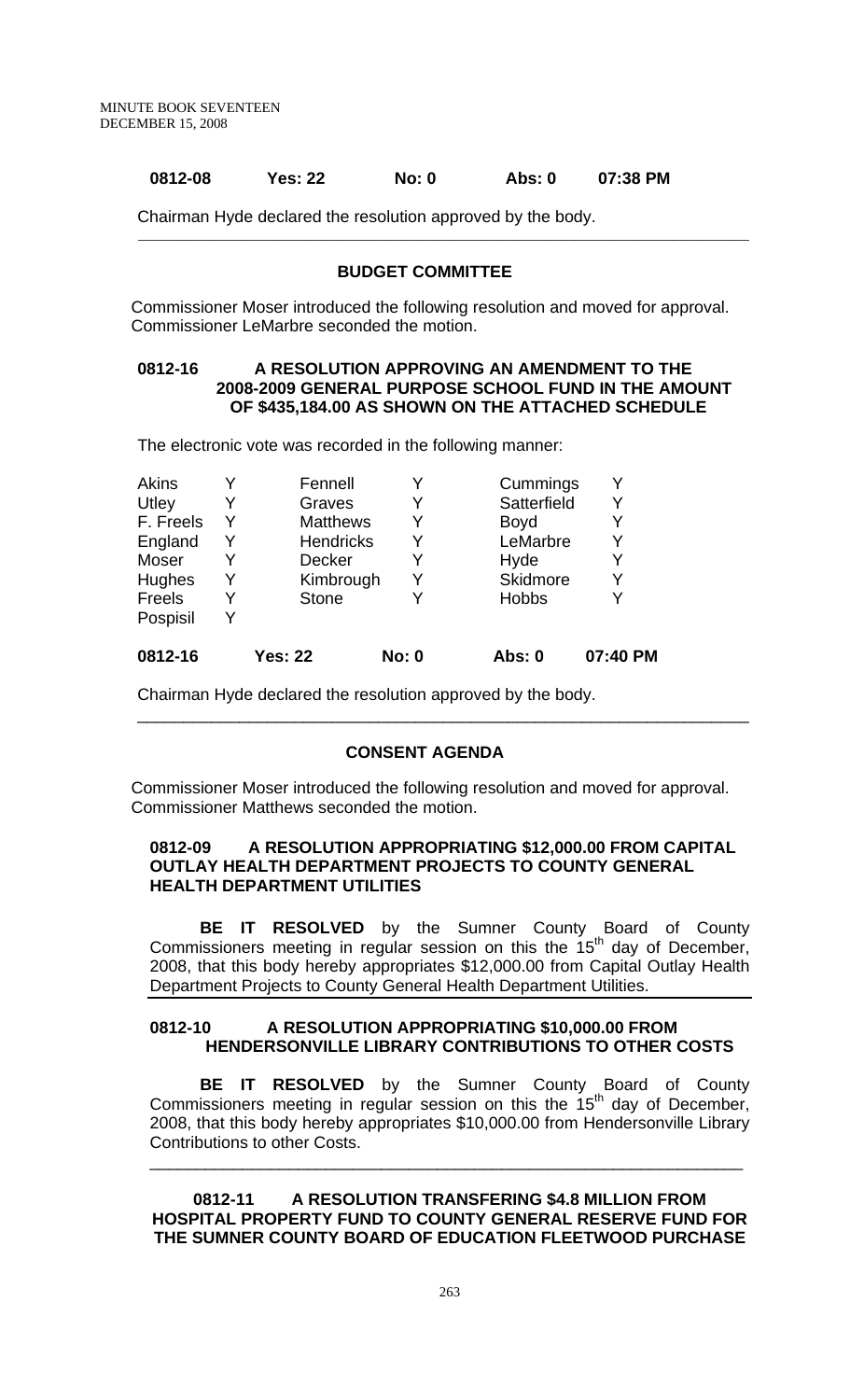**BE IT RESOLVED** by the Sumner County Board of County Commissioners meeting in regular session on this the  $15<sup>th</sup>$  day of December, 2008 that this body hereby transfers \$4.8 million from Hospital Property Fund to County General Reserve Fund for the Sumner County Board of Education Fleetwood purchase.

\_\_\_\_\_\_\_\_\_\_\_\_\_\_\_\_\_\_\_\_\_\_\_\_\_\_\_\_\_\_\_\_\_\_\_\_\_\_\_\_\_\_\_\_\_\_\_\_\_\_\_\_\_\_\_\_\_\_\_\_\_\_\_\_

#### **0812-12 A RESOLUTION APPROVING THE FISCAL YEAR 2008-2009 SUMNER COUNTY BOARD OF EDUCATION GENERAL PURPOSE SCHOOL FUND BUDGET AMENDMENTS IN THE AMOUNT OF \$523,066.00 FOR SPECIAL EDUCATION COSTS AND APPROPRIATING AND/OR TRANSFERRING SUCH FUNDS AS REQUIRED**

 **BE IT RESOLVED** by the Sumner County Board of County Commissioners meeting in regular session on this the 15<sup>th</sup> day of December, 2008, that this body hereby approves the 2008-2009 Sumner County Board General purpose School Fund Budget Amendments in the amount of \$523,066.00 for Special Education costs and appropriates and/or transfers such funds among the various accounts as shown on the attached schedule which is hereby incorporated as a part of this resolution.

### **0812-13 A RESOLUTION APPROPRIATING \$43,796.73 AS PASS-THROUGH FUNDS FROM A HOMELAND SECURITY GRANT TO THE EMA BUDGET**

\_\_\_\_\_\_\_\_\_\_\_\_\_\_\_\_\_\_\_\_\_\_\_\_\_\_\_\_\_\_\_\_\_\_\_\_\_\_\_\_\_\_\_\_\_\_\_\_\_\_\_\_\_\_\_\_\_\_\_\_\_\_\_\_

 **BE IT RESOLVED** by the Sumner County Board of County Commissioners meeting in regular session on this the 15th day of December, 2008 that this body hereby appropriates \$43,796.73 as pass-through funds from a Homeland Security Grant to EMA Budget as shown on the attachment herewith.

#### **0812-14 A RESOLUTION AUTHORIZING THE SHERIFF TO PAY ANY FUNERAL COSTS IN EXCESS OF THOSE PAID BY THE SUMNER COUNTY OCCUPATIONAL COMPENSATION PLAN FOR THE FUNERAL EXPENSES OF AN OFFICER KILLED IN THE LINE OF DUTY**

\_\_\_\_\_\_\_\_\_\_\_\_\_\_\_\_\_\_\_\_\_\_\_\_\_\_\_\_\_\_\_\_\_\_\_\_\_\_\_\_\_\_\_\_\_\_\_\_\_\_\_\_\_\_\_\_\_\_\_\_\_\_\_\_

 **BE IT RESOLVED** by the Sumner County Board of County Commissioners meeting in regular session on this the  $15<sup>th</sup>$  day of December, 2008, that this body hereby authorizes the Sheriff to pay from the Drug Control Fund any funeral costs in excess of those paid by the Sumner County Occupational Compensation Plan for the funeral expenses of an officer killed in the line of duty.

\_\_\_\_\_\_\_\_\_\_\_\_\_\_\_\_\_\_\_\_\_\_\_\_\_\_\_\_\_\_\_\_\_\_\_\_\_\_\_\_\_\_\_\_\_\_\_\_\_\_\_\_\_\_\_\_\_\_\_\_\_\_\_\_

## **0812-15 A RESOLUTION DECLARING VARIOUS ITEMS AS SURPLUS AND AUTHORIZING DISPOSAL OR SALE OF SAME PURSUANT TO EXISTING POLICIES AND PROCEDURES**

**BE IT RESOLVED** by the Sumner County Board of County Commissioners meeting in regular session on this the 15<sup>th</sup> day of December, 2008, that this body does hereby declare the items as surplus as shown on the attached exhibits from the office of Trustee and the office of Engineering; and

**BE IT FURTHER RESOLVED** that the sale of the same is authorize pursuant to existing policies and procedures; and